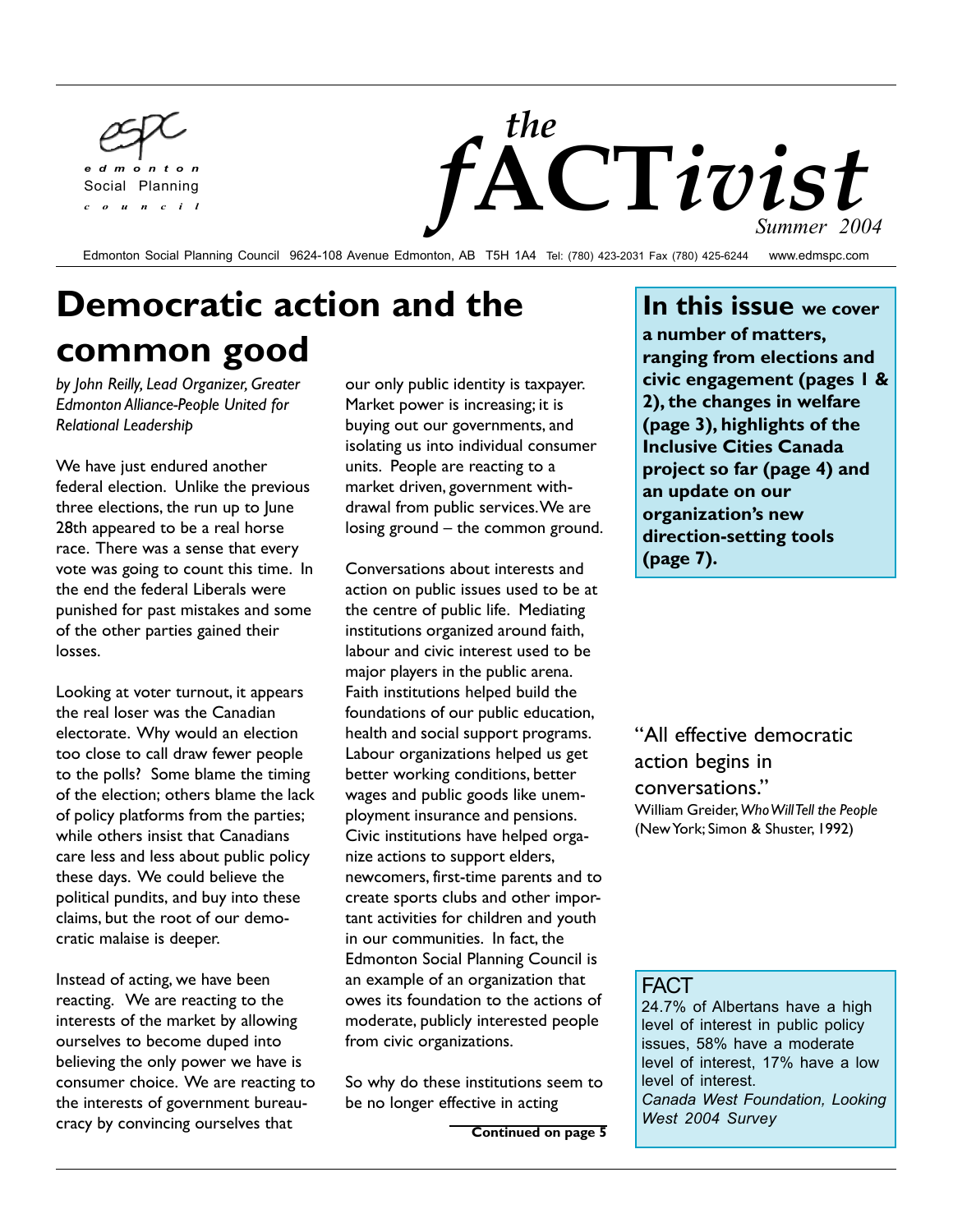#### **Participatory Democracy**

... we believe that our democracy functions best when citizens continually engage with elected representatives and parties to develop the society in which we all want to live. This participation certainly includes trying to make an informed vote in elections, but it is equally important to continuously engage with elected leaders and representatives about the issues that are important to our communities ... a citizen can influence the directions that our society chooses to develop and grow ...

Social Planning and Research Council of BC, Canada Votes 2004

#### FACT

21.1% of those with incomes under \$30,000 have a high interest in public policy issues, compared to 42.4% of those with incomes of \$150,000 or more *Canada West Foundation,*

*Looking West 2004 Survey*

# **Elections and inclusive communities**

*by Nicola Fairbrother, ESPC Executive Director*

This fall will see both civic and provincial elections in Alberta. We tend to identify voting as the most obvious and important way in which we participate as citizens in Canada. Voting is seen as the seed that Canadians plant to ensure the health and success of our community.

The recent federal election saw a voter turnout of 60.5 percent, or to frame it another way, we had a participation rate of 60.5 percent. That means the voices of 39.5 percent of citizens did not get heard; 39.5 percent of citizens (about nine million people) did not, for various reasons, participate in the actual election process.

Current wisdom would have us ask why this is so? Why did nine million citizens not vote, why did they not engage in this important activity that has been identified as a fundamental characteristic of citizenship in our democracy?

Is this a matter of self-exclusion, are people simply choosing to not be involved at this level? Is it economic and health factors? Surveys and studies show that people living in poverty and the sick have a lower turnout rate than those with higher incomes and more education.

In the last edition of the Factivist we provided you with information on the ESPC's work around social inclusion and why we think that inclusion is of fundamental

importance to the health and wellbeing of Edmonton's citizens.

Surprisingly perhaps, the findings to date on inclusive communities indicate that voting is NOT the way in which most of us experience citizenship. Citizenship, as described by the participants in ESPC's Inclusive Cities Canada initiative, includes activities such as: growing community gardens, pursuing alternative justice and ensuring access to social supports. These latter are emerging as important indicators in monitoring our community's inclusiveness and in fostering citizenship. So if inclusion is what we want to promote in our cities and communities, why do we still primarily define 'citizenship' as voting?

Our societal success is measured through each citizen's experiences in our community. The mechanisms we design for people to participate must adapt to meet the needs and choices of many individuals as well as diverse and marginalized groups. And so lifelong education about citizenship would include opportunities to embrace citizenship in a multitude of ways. Having citizens engaged in the electoral process is only one part of the equation.

The daily experience of belonging and citizenship cannot be exclusively defined by whether we vote every four years or not. The health of our democracy also relies on encouraging citizens to be continuously engaged in their communities and in so doing be a part of advancing the directions and goals of our society.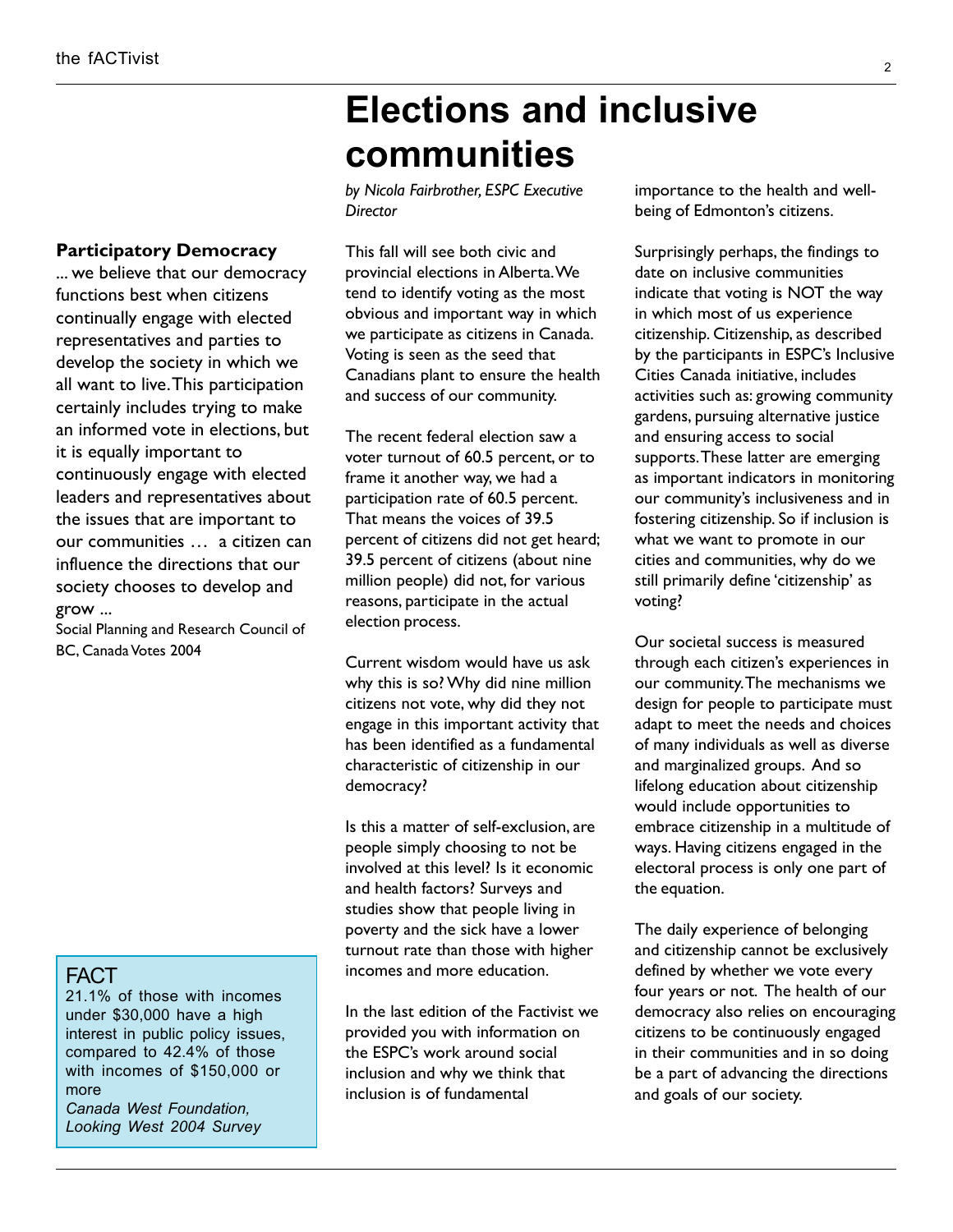# New welfare program intensifies focus on 'getting a job'

*by John Pater, ESPC Communications Coordinator*

"Social and labour market policy work together," said Clint Dunford in a news release on March 29th this year. The minister of Alberta Human Resources and Employment was introducing the new name and focus for welfare in Alberta. "With the introduction of Alberta Works, the Alberta government is confirming," he said, "that social and labour market policy work together to create a productive society."

For over a decade the welfare program in Alberta was known as Supports for Independence (SFI). As the name suggested, the goal was to help people move away from being dependent on government support and toward independence. It was actually a shift from previous more passive approaches of supporting people in need toward a more active employment program. "SFI provides both financial benefits and supports to help people find a job," says one of many news releases describing the program since 1990. The new name for the welfare program  $-$  Alberta Works - makes the connection to the labour market even more blatant.

"You may qualify for Income Support," says the Guide for the new program, "if you are doing everything you can to find a job if you are able to work." The legislation which paved the way for Alberta Works  $-$  the Income and Employment Supports Act which came into effect on January 1, 2004  $-$  also drives home this point about the purpose for welfare: "to provide programs for persons in need ... and in particular, to provide training and other

**Highlights of some of the changes to welfare**

Program name change from SFI (Supports for Independence) to Alberta Works

Income benefit name changes: from Standard Allowance to Core Essential Benefit; and from Shelter Allowance to Core Shelter Benefits

New category under Core Shelter: Living with Relatives (in addition to existing categories of Social/Public Housing and Private Housing)

• \$100 a month whether you are single or are a family with multiple children

• this benefit is not provided for singles and couples without children who are Expected to Work; they receive \$0 if living with family

• this new category could be a partial response to an Alberta Human Rights Commission ruling last summer that ruled it was discriminatory to not pay shelter allowance to individuals who were living with family.

National Child Benefit Supplement (NCBS): federal money for low income families

- it is no longer listed as part of Standard Allowance (SFI portion, NCBS portion)
- it now is listed off to the side as a "supplement to core benefits."

New category of recipient: Learners (in addition to existing categories of Expected To Work and Not Expected To Work/Assured Support)

• This category was moved from the Skills Development Program/Employment and Training Services and is now incorporated within the welfare program

Benefits are being tightened or reduced in some areas:

• Some people will be moved from Not Expected To Work to Expected to Work, even though they temporarily are still Not Expected To Work ... meaning these people will see a reduction of \$50-\$150 a month

• People in the new Learner category are seeing a reduction in income in being moved from Skills Development into the welfare program. But Clint Dunford says they are receiving "benefits in kind" meaning their income may drop but they and their families may be eligible for more health benefits and other forms of assistance such as payment of school fees for their children.

• Adults in the Expected To Work category receive less dental care benefit than others. While all others on welfare receive preventative care (as in annual check-ups, cleaning, etc.) adults who are expected to work receive "dental coverage that is primarily limited to relief from pain and oral infection."

#### FACT

66.9% of Albertans say reducing poverty should be a high government priority; only 40.9% say lowering taxes should be a high priority. **Continued on page 6** *Canada West Foundation, Looking West 2004 Survey*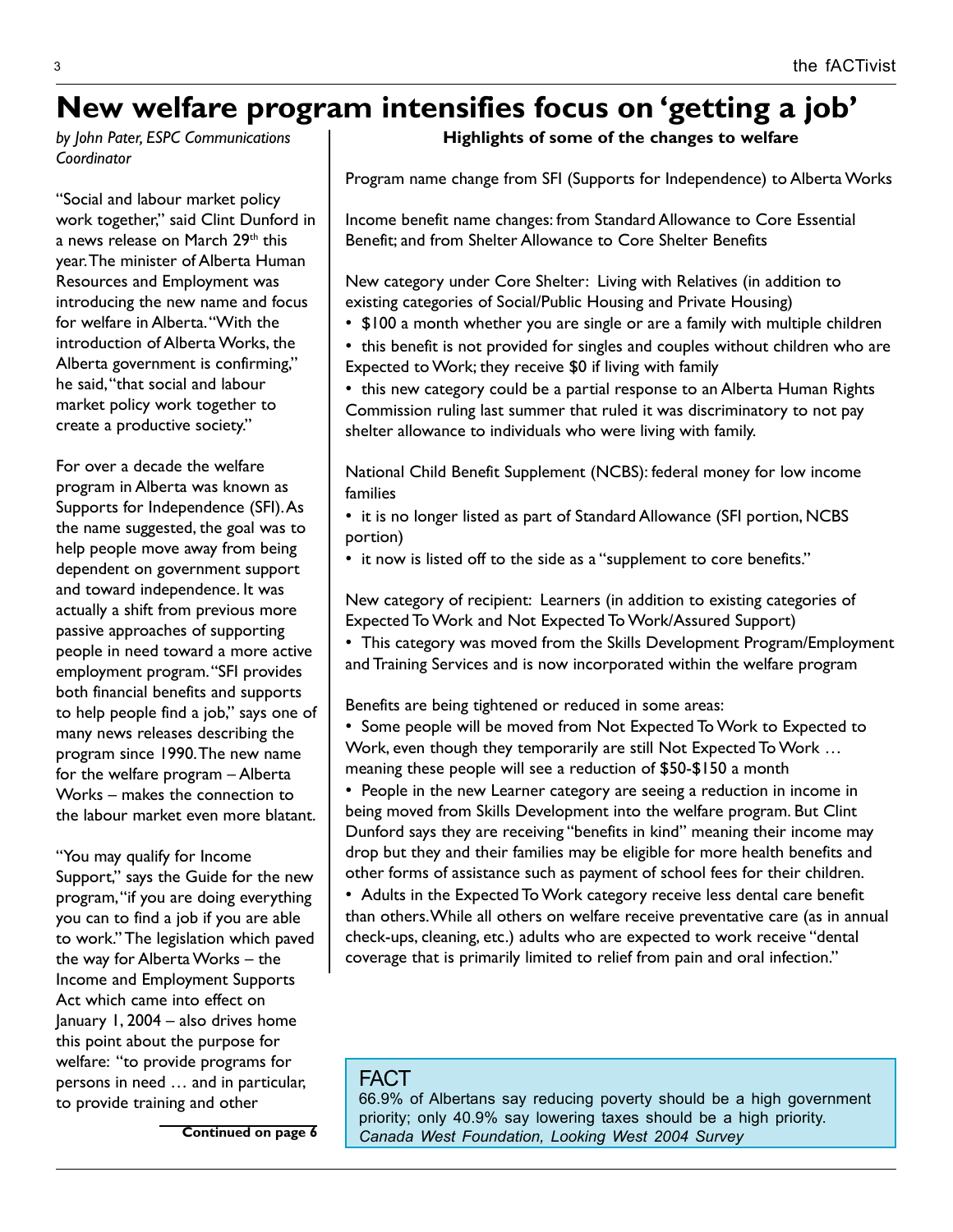# **Ideas to make Edmonton more inclusive**

Here are some of the ideas that have emerged from focus groups asking how Edmonton could be a more inclusive city. Over 80 people from diverse backgrounds have shared their experiences with inclusion/exclusion in 12 sessions this spring and summer facilitated by Phil O'Hara, ESPC's Research and Policy Analysis Coordinator. (As well, 12 less formal 'local soundings' are being held this fall with specific populations, such as seniors, low-income families, and gay, lesbian and transgendered youth.)

These themes are being explored locally and nationally through Inclusive Cities Canada, a three-year initiative funded by HRDC. Five cities  $-$ Vancouver, Edmonton, Halton, Toronto and Saint John – are working with the Federation of Canadian Municipalities in this initiative to better understand how we can make our cities more inclusive.

In Edmonton, the ESPC is drafting a local report on inclusion, which will be reviewed by an eight-member Civic Panel. The panel will then present the report to Edmonton City Council in February 2005. Next spring, the reports from all five cities will be integrated into a framework for inclusion at both the national and local levels.

### FACT

45.2% of Alberta minimum wage earners are 25 years of age and older; 24.5% of Alberta minimum wage earners are over 40. *Alberta Human Resources and Employment, Minimum Wage Profile, 2003 annual averages*

#### **Ideas on inclusion/exclusion from the 12 focus groups in Edmonton**

- Living conditions (income/employment, housing and community safety) is the area most needing work to make Edmonton more inclusive (consistent in all five cities)
- Fear of people just 'hanging out' in public spaces; need to provide opportunities for older youth to socialize, i.e. more basketball courts
- Recognize professional credentials obtained internationally to ease shortages of doctors and other professionals
- More civic education on being a good citizen (lifelong and outside of schools)
- No coordination of services for emergencies/crisis other than health
- Focus on individualized support for people with disabilities other than residential-based/dependent services
- City Council inclusive in theory and intent, but hasn't mastered the practice
- The City of Edmonton should have an advocate to help community groups, especially multicultural groups, improve their access to the city's grant application process.
- Devaluing of public education leads to citizens who feel less vested in the community
- More use of alternative justice measures i.e., mediation, Aboriginal community justice
- Shift towards user-pay undermines universality and accessibility, i.e. arts and culture, recreation, etc.
- Umbrella community agency needed to facilitate single point of entry for early childhood education
- ! Community-driven process of identifying housing priorities without government intervention sets Edmonton as a model for other cities
- Racial profiling by police and community groups contribute to exclusion because they target anyone who is different as suspicious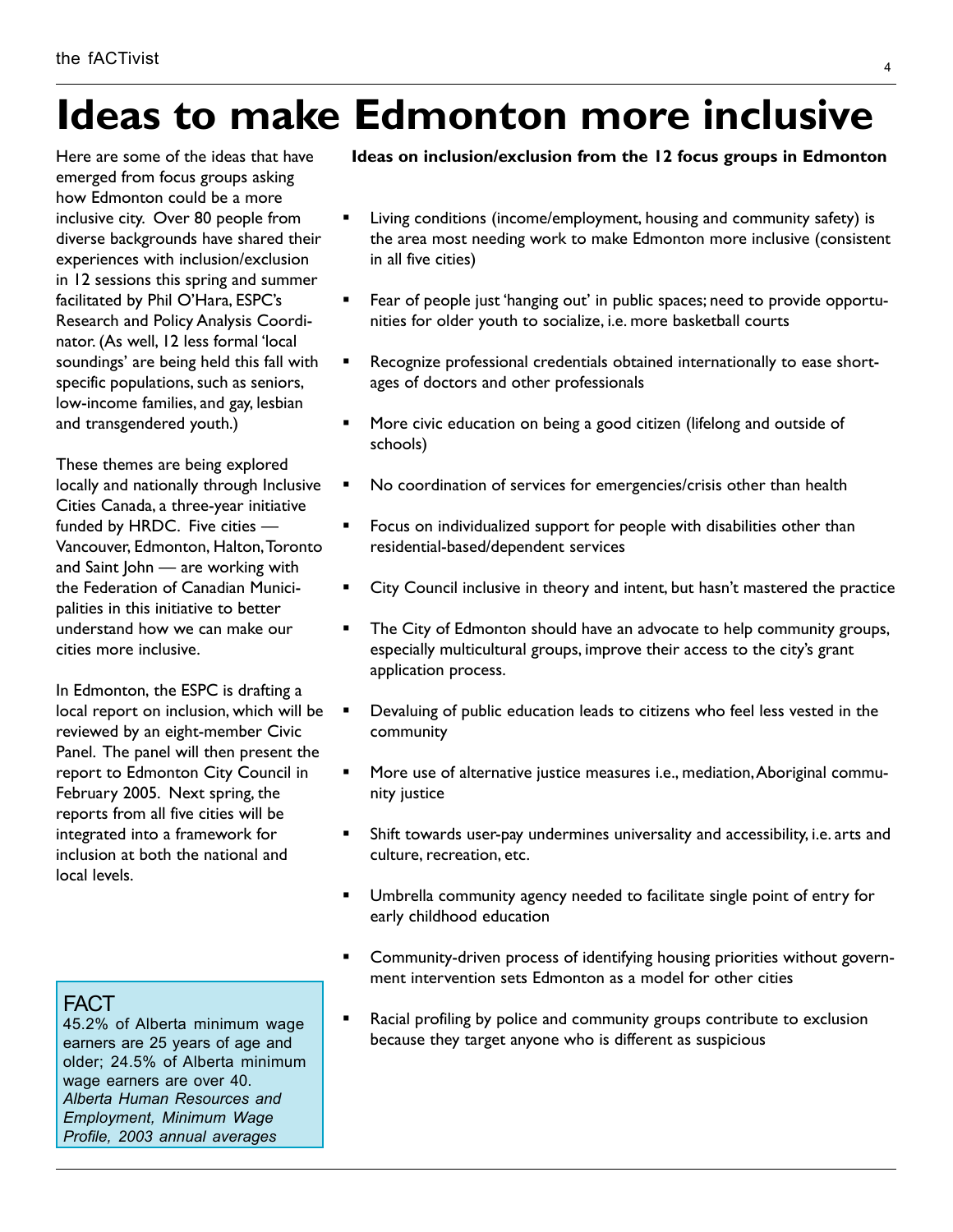# **Citizens can bring democracy to life by sharing their stories**

**Continued from page 1**

together for the public good? In short, we aren't talking to one another. More important, we aren't listening to one another. Even deeper, we aren't listening to the stories of our own people. We are caught up in a whirlwind of busyness that distracts us from the actions essential to maintaining civil society. We've allowed the polarizing politics of left and right to isolate us into separate camps. We get tagged as "special interests" and are dismissed. We don't recognize that we have common interests, common pressures, and common ground.

We have to have the courage to create a space where we can come together and start having these conversations about the public good. We've got to challenge our own prejudices and get outside our comfort zones to talk and listen to one another. Public places such as

**See a new report** (June 2004) published by the United Way of Calgary and Area: *The External Costs of Poverty: A Conservative Assessment* by Alan Shiell and Jenny Zhang, Centre for Health and Policy Studies, University of Calgary and Institute of Health Economics. Here's their summary:

"We provide an estimate of the 'external' costs of poverty ... costs incurred by people other than those who live in poverty. Our findings suggest:

• Increased costs of health care in Calgary of at least \$3.35 million per year and possibly as much as \$16.3 million

our churches, synagogues, mosques, union halls, workplaces and community centres where workers, people of faith and everyday citizens of local communities can struggle with our differences, share our interests, find the common ground and put together a citizenís platform of action.

Effective public action does not begin and end with a vote. It is rooted in citizens having conversations about their interests and sharing their stories of the pressures being faced by their families, households and communities. By doing so, citizens can bring democracy to life and we'll be more likely to vote next time around, and to know for what and whom we are voting.

*John Reilly is lead organizer of the Greater Edmonton Alliance, a broadbased organization working with civic leaders to build a new civic power for the people of the Edmonton region.*

## **The social benefits of poverty reduction**

- Increased costs associated with the school system of at least \$4.9 million and perhaps as much as \$7.9 million
- Costs elsewhere in the economy could amount to as much as \$32.6 million per year

The existence of these costs provides a case for a programme of poverty reduction even if one is not convinced of the need for such a programme on the grounds of social justice alone."

Report available on-line at: www.calgaryunitedway.org

## Your 'newly elected' **Edmonton-area Members of Parliament**

Rona Ambrose (Conservative) Edmonton-Spruce Grove Ambrose.R@parl.gc.ca

Ken Epp (Conservative) Edmonton-Sherwood Park EppK@parl.gc.ca

Peter Goldring (Conservative) Edmonton-East Goldring.P@parl.gc.ca

Rahim Jaffer (Conservative) Edmonton-Strathcona Jaffer.R@parl.gc.ca

David Kilgour (Liberal) Edmonton-Beaumont Kilgour.D@parl.gc.ca

Anne McLellan (Liberal) Edmonton-Centre McLellan.A@parl.gc.ca

James Rajotte (Conservative) Edmonton-Leduc Rajotte.J@parl.gc.ca

John G. Williams (Conservative) Edmonton-St.Albert Williams.J@parl.gc.ca

## FACT

30.2% of Alberta minimum wage earners have a post-secondary education (certificate, diploma or university degree). *Alberta Human Resources and Employment, Minimum Wage Profiles, 2003 annual averages*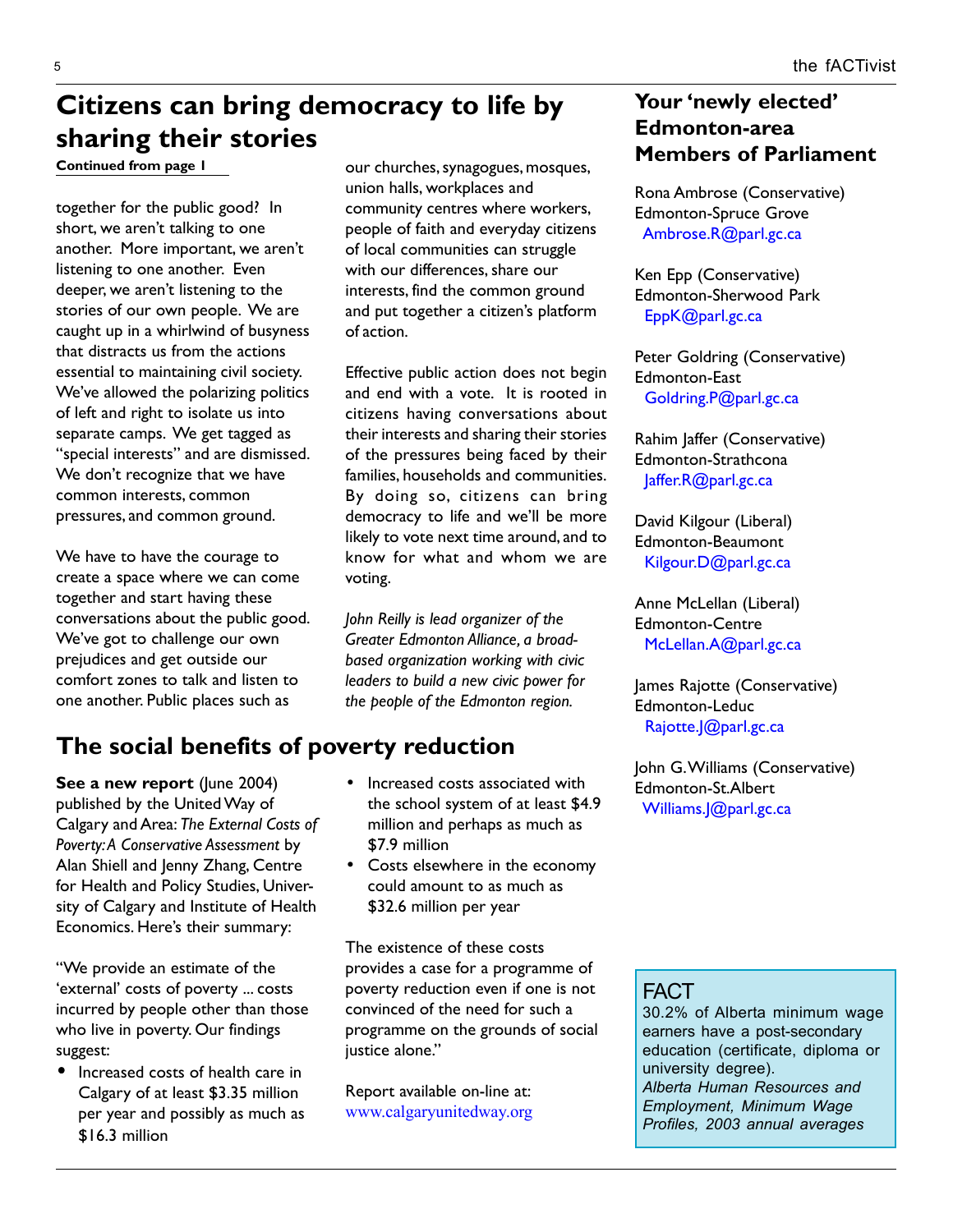Mark your calendar

## **LOOKING AHEAD Social Policy for the Next Ten Years**

A **conference** sponsored by the Quality of Life Commission

November 12: 7:00 - 9:30 pm November 13: 8:30 am - 4:00 pm

Grant MacEwan Community College, City Centre Campus

Keynote Speaker: The Honourable Landon Pearson A Canadian Senator for Children's Rights

Workshops on Low-Income, Housing, Children and Seniors.

A participatory conference aimed at sharing experience, evaluating the present, and proposing new directions on social policy and human development.

Registration cost (including Friday reception and Saturday lunch):\$80 Pre-registration by October 1:\$70 Applications for low-income participants are welcome.

For more information contact Louise at 426-3269 or louisezoe@shaw.ca

#### FACT

26% of Edmonton children aged 12 and under live in low-income families. Edmonton is ranked in the bottom third of Canadian cities.

*Federation of Canadian Municipalities, Quality of Life Reporting System 2004*

## Alberta Works: an 'aggressive' labour **policy**

#### **Continued from page 3**

measures to facilitate their movement toward independence and selfsufficiency." In his introduction of Alberta Works in the legislature this past spring, Clint Dunford said his department's main focus from now on will be on skills training. "We will be very aggressive," he said, "in moving people from a sense of reliance on the government to one of self-reliance."

Under Alberta Works people on welfare are slotted into one of three categories, each of which makes a reference to work: Expected to Work, Not Expected to Work, and a Learner (training for work). The Learner category is actually a new addition to the categories of those receiving welfare; previously people seeking training were not classified as being on welfare, but instead were in a separate program known as the Skills Development Program.

With 'jobs' being the focus, welfare cheques have not increased at all under Alberta Works, and in some cases there are decreases in income support when people are shifted from one category to another. Clint Dunford justified keeping welfare rates at the same level when he told the legislature in March that people's incomes would increase once they got the jobs they had trained for while on social assistance. "In our budget we are focused and concentrating on skills development training," he reiterated, "and through that we'll

move these people up in income levels."

And indeed it is those people who seek training while on welfare who receive the highest income benefits compared to those in the other two categories. A single person in the Learner category receives income support on top of educational support of \$718 per month, compared to \$635 for those in the Not Expected To Work category and \$402 for those Expected to Work.

"The full impact of the changes and new expectations may not be known till this fall," says Leslie Regelous, an advocate with Philia Group, a nonprofit, no user fee advocacy service for people needing social assistance. That's because the Learner category is just coming into effect as of August  $1st$ . The other two categories have been in effect since May 1<sup>st</sup>. Regelous says it's taken the summer for social workers to go through their files and reclassify people into the various categories. She says any new limitations and drops in income support will become apparent in the next month or two, but she is already seeing people who are facing drops in income support, or are finding it more difficult to qualify for various forms of assistance.

The Edmonton Social Planning Council will be watching the impact of the Alberta Works program on those needing assistance. We will have more on this in upcoming publications.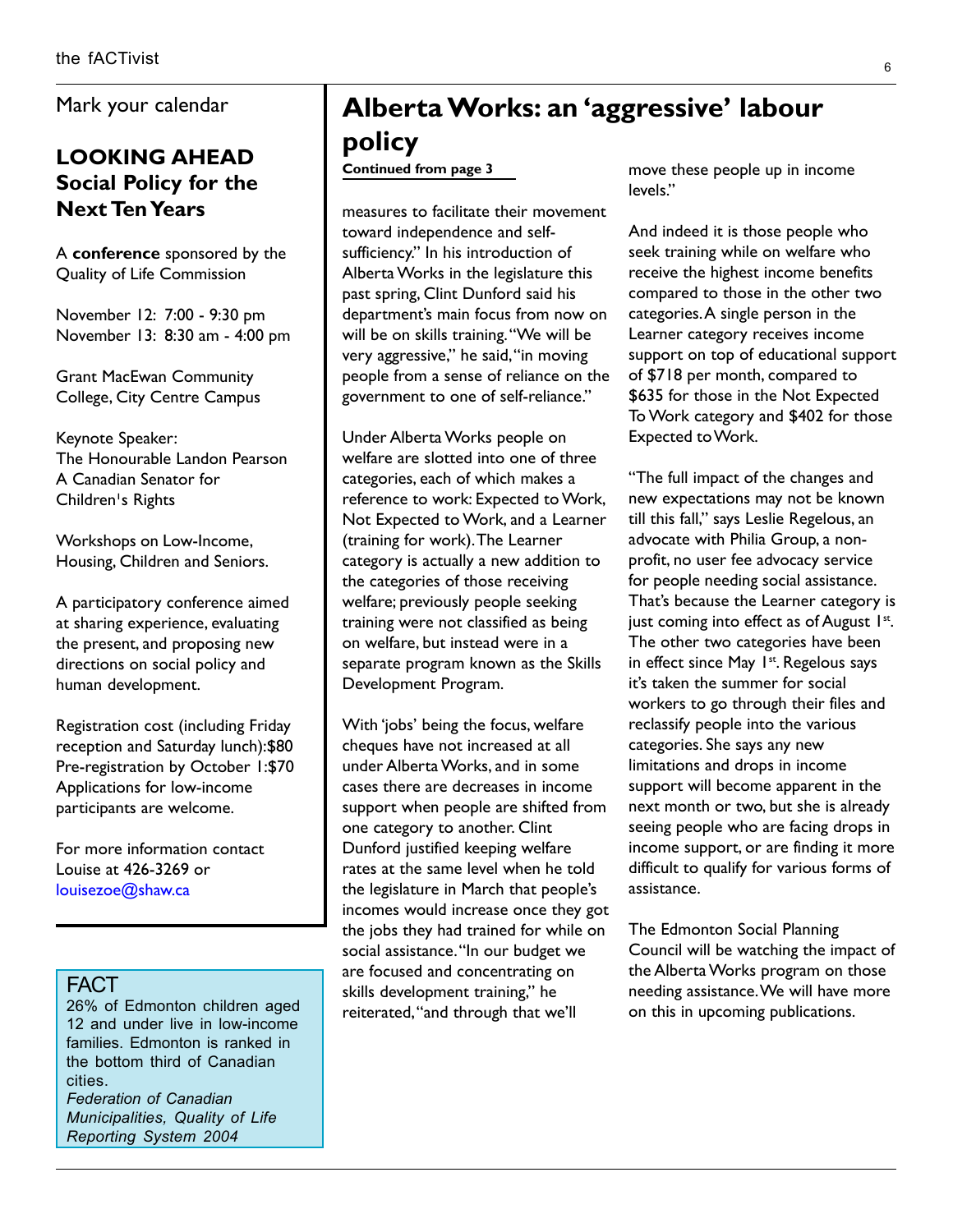# **ESPC board and members approve of new direction setting tools**

*by Bryan Sandilands, President ESPC Board*

The ESPC does not belong to its directors, its operational team members or even its funders. It belongs to you. In asking for your advice over the past year in a series of community consultations, the Council has realized its strengths and its weaknesses and is finding a balance that it has not seen for some years. One of the glaring criticisms voiced during our community consultations was that the council of late had lacked leadership in planning and direction. Easy to do, given so many problems and too few solutions, but a focus of vision was required  $-$  and, again, your feedback was essential for a correction of drift.

During the ESPC's 64<sup>th</sup> AGM in May, our new Vision & Mission (see sidebar) were debated, defended and overwhelmingly supported, not by the board of directors or staff, but by community participants and attendants of that meeting  $-$  an indicator, to us, of a meaningful foundation.

"A healthy, just and inclusive community" is your Vision and we will achieve it together by leading the address of issues and by finding

community consensus where we may influence municipal, provincial, and federal policy (e.g. Affordable & Accessible Housing, Childcare, Income and Employment Supports, and Equal Justice). The ESPC will develop this Vision into outcomes, those outcomes into indicators, and these indicators will be reported over time.

In our efforts to become an outcomes-driven organization, results will be our bottom line. While communities do not change overnight, nor the supports or spirits that keep them together, the Edmonton Social Planning Council will return to its roots by tracking the trends of poverty and reporting these indicators publicly. Moreover, as decision-makers have a responsibility to respond to these trends, so too has the ESPC to provide services and supports that respond to its members' and community stakeholdersí needs.

"Tracking the trends" is an activity that you felt the council had done extremely well in the past and it is this activity that will embody our new strategic plan, providing direction and leadership into the future  $-$  a future that, unfortunately, still sees a need for the Edmonton Social Planning Council.

#### **Former ESPC Vision**

A community where all people have a commitment to social justice and shared responsibility as the foundation for community well-being.

### **New ESPC Vision**

**A healthy, just and inclusive community**

### **Former ESPC Mission**

Responding to the changing political and social environment, the Edmonton Social Planning Council will:

- identify trends and emerging social issues
- create opportunities to debate and address social issues
- initiate and support community action through research, coordination and advocacy

#### **New ESPC Mission**

**The Edmonton Social Planning Council provides leadership to the community and its organizations in addressing social issues and effecting changes to social policy**

#### FACT

15.4% of Edmonton families live in low income. Edmonton is ranked in the bottom third of Canadian cities.

*Federation of Canadian Municipalities, Quality of Life Reporting System 2004*

**ESPC Board meetings** are held the 4th Tuesday of each month beginning at 5:15pm at the Sacred Heart Community Collective, 9624 - 108 Ave. Members are welcome to attend. The meeting dates scheduled for this fall are as follows: Aug. 24, Sept. 28, Oct.26, Nov.23.